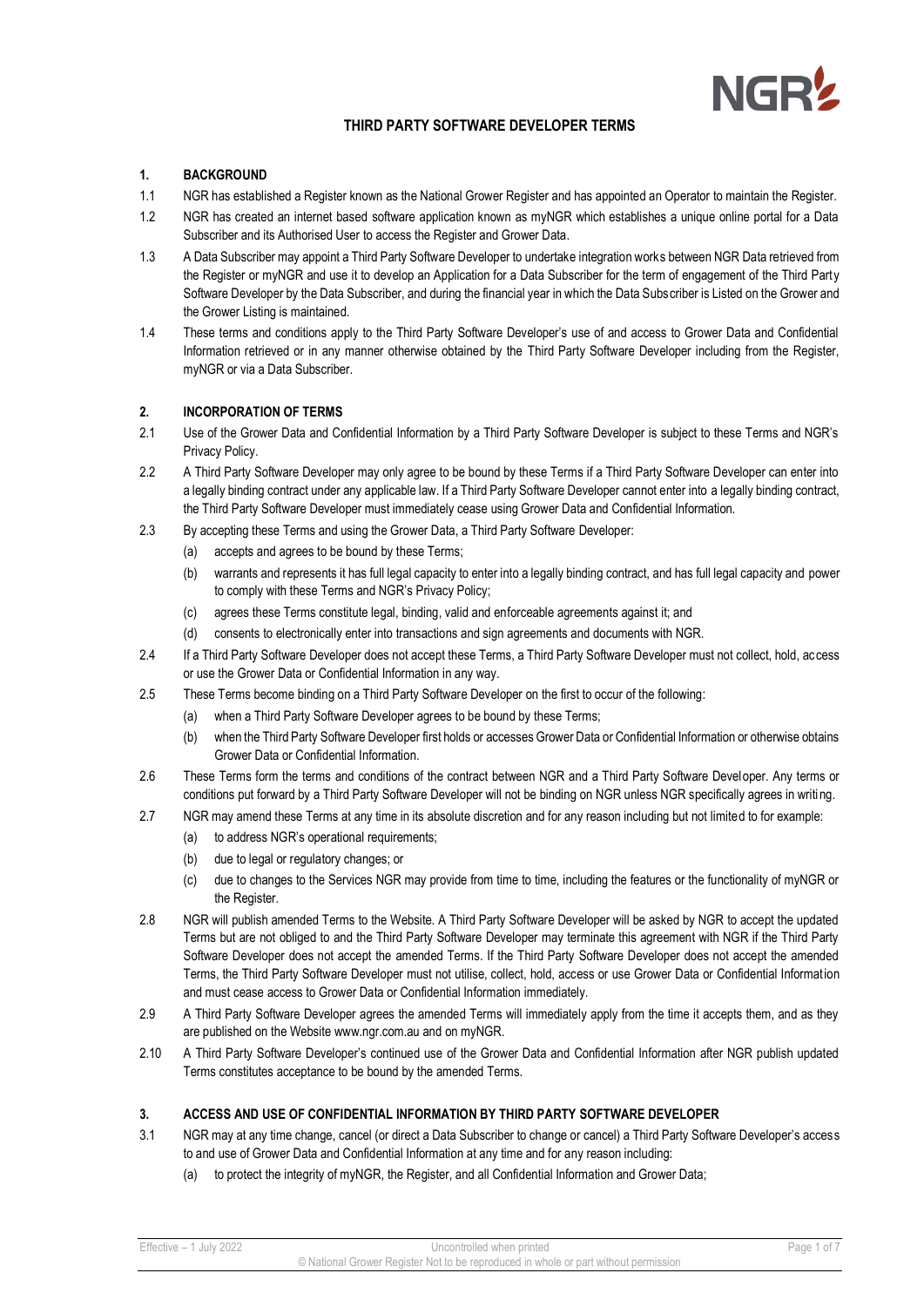#### **THIRD PARTY DEVELOPER TERMS**Third Party Software Developer Terms



- (b) for NGR's operational requirements;
- (c) to address legal or regulatory change or compliance;
- (d) to ensure compliance with these Terms;
- (e) if NGR believe, acting reasonably, that a Third Party Software Developer has breached these Terms; or
- (f) for any other reason that NGR considers, acting reasonably, compels or requires NGR to do so, and
- (g) NGR may inform a Third Party Software Developer of that change or cancellation.
- 3.2 NGR may cancel a Third Party Software Developer's access to and use of Grower Data and Confidential Information, if:
	- (a) the Third Party Software Developer requests in writing;
	- (b) the Third Party Software Developer fails to comply with the Third Party Software Developer's obligations under these Terms or NGR's Privacy Policy; or
	- (c) for any of the reasons set out in clause 3.1.

## **4. THIRD PARTY SOFTWARE DEVELOPER'S UNDERTAKINGS AND WARRANTIES**

- 4.1 Each Third Party Software Developer must:
	- (a) comply with these Terms and NGR's Rules and act honestly and in good faith in all of its dealings with NGR;
	- (b) comply with NGR's Privacy Policy and Privacy Laws in respect of the Grower Data, Confidential Information and myNGR and the Register;
	- (c) ensure any Grower Data and Confidential Information is stored, used, disclosed and destroyed in a secure manner.
	- (d) if they are added as a User to the Data Subscriber Account, if requested by NGR provide Identification Documents to enable an Information Match Request to be performed;
	- (e) ensure the Grower Data and Confidential Information is protected against misuse and loss, or unauthorised access, modification or disclosures;
	- (f) notify NGR of potential bugs, issues, or vulnerabilities identified during development associated with the NGR integration;
	- (g) a Notifiable Data Breach as that term is used and defined in the Privacy Laws;
	- (h) notify NGR if it becomes aware of any breach of its obligations under NGR's Privacy Policy or these Terms and comply with any reasonable direction from NGR with respect to how it may remedy that breach;
	- (i) ensure its employees and agents are aware of and comply with NGR's Privacy Policy, Privacy Laws and the requirements of these Terms;
	- (j) not attempt to obtain Grower Data or Confidential Information except as permitted by these Terms.
	- (k) not disclose or make the Confidential Information or Grower Data available to any third party;
	- (l) not:
		- (i) take commercial advantage of or use Grower Data or Confidential Information other than as prescribed by these Terms;
		- (ii) allow any of its, Associated Entities, Subsidiaries, directors, shareholders, employees or agents to use for commercial advantage any Grower Data or Confidential Information belonging to NGR other than as prescribed by these Terms;
	- (m) take all reasonable steps to:
		- (i) protect NGR's Grower Data or Confidential Information obtained by a Third Party Software Developer or its Authorised User;
		- (ii) prevent any conflict between NGR's business interests and the Third Party Software Developer's financial interests;
	- (n) after termination of this agreement, or the cancellation of the Third Party Software Developer's access to and use of Grower Data and Confidential information, a Third Party Software Developer must:
		- (i) not use or continue to use Grower Data or Confidential Information; and
		- (ii) return to NGR or destroy (as NGR directs in writing) all Grower Data or Confidential Information in the possession or under the control of the Third Party Software Developer;
		- (iii) destroy any credentials used by the Third Party Software Developer to access and use Grower Data and Confidential Information and ensure that the Data Subscriber who appointed the Third Party Software Developer also removes and/or destroys the credentials utilised by the Third Party Software Developer or its Authorised User to access Grower Data or Confidential Information;
	- (o) indemnify NGR against the acts and omissions (including negligent and unauthorised acts and omissions) of each of its employees, agents and independent contractors, including any person a Third Party Software Developer otherwise authorises to act on its behalf or who may otherwise access Grower Data or Confidential Information for and on behalf of the Third Party Software Developer;
	- (p) only use the Confidential Information and Grower Data solely for the purpose of developing the Application and will not use the Confidential Information or Grower Data for any other purpose;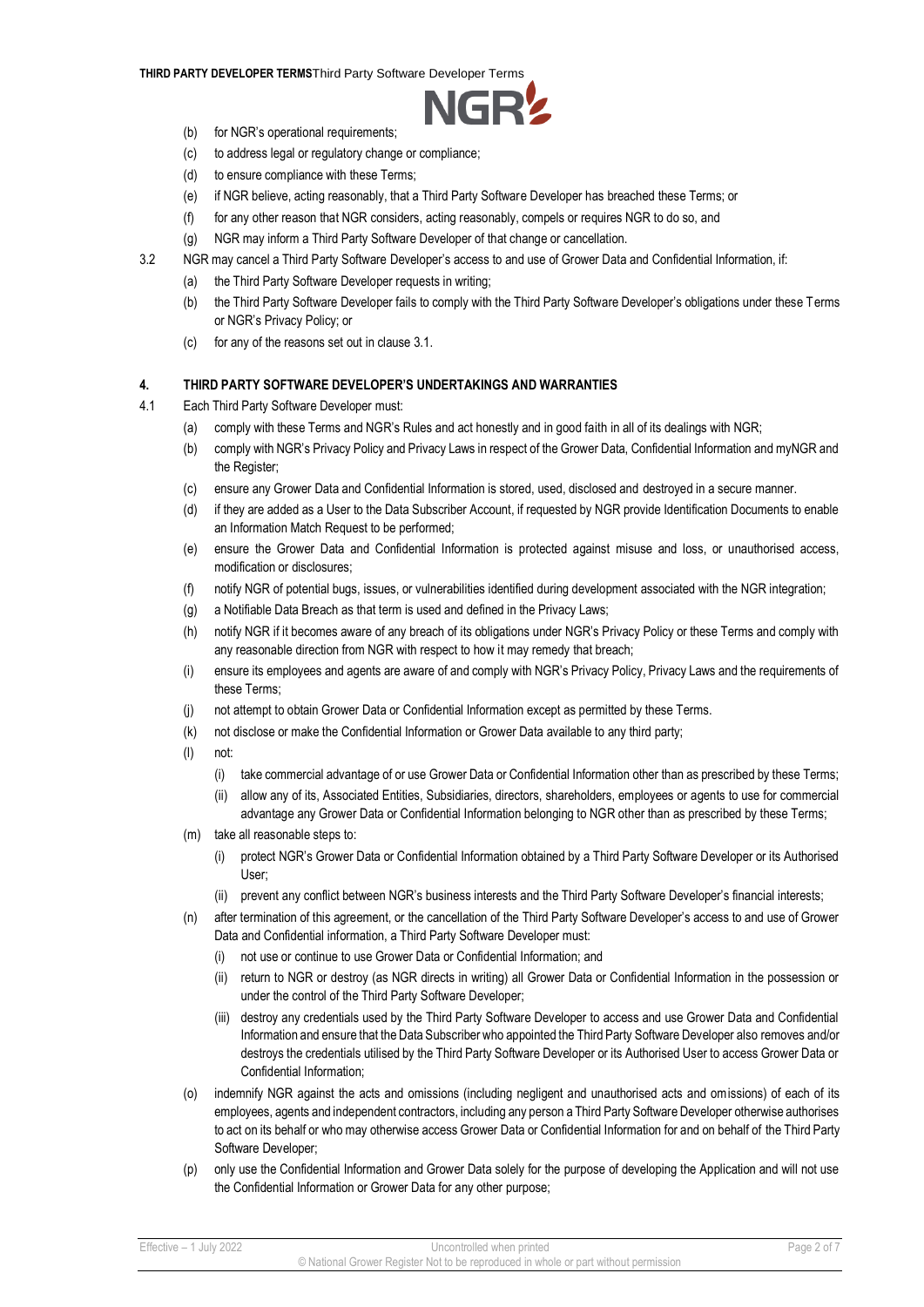#### **THIRD PARTY DEVELOPER TERMS**Third Party Software Developer Terms



- (q) not access any of the Grower's Details or Confidential Information unless they have entered into these Terms with NGR;
- (r) keep the Confidential Information and Grower Data secret and confidential and must return all documents and any copies (whether in electronic format or otherwise), notes, extracts of all written documents, drawings, forms, hardware, discs, photos, operations manuals and any other documents that it may have obtained through the course of its engagement.
- 4.2 The Third Party Software Developer acknowledges and agrees that:
	- (a) all Intellectual Property Rights that subsist in the part of the Confidential Information shall at all times remain the absolute property of NGR;
	- (b) nothing in these Terms confers upon the Third Party Software Developer any right or license to any part of the Confidential Information or any Intellectual Property Rights;
	- (c) the confidential nature of the Confidential Information can subsist for an indefinite period of time;
	- (d) the lapsing of a predetermined period of time does not by reason of that alone cause the Confidential Information to cease having its confidential character, and that the passage of any particular period of time does not extinguish the need to maintain the secrecy of the Confidential Information;
	- (e) in the event of a breach or threat of breach of these Terms, NGR is entitled to an injunction restraining the Third Party Software Developer and any of its agents, employees or independent contractors from committing any breach of these Terms without showing or proving any actual damage sustained by NGR;
	- (f) the Third Party Software Developer must not lodge any patent application or any other application for the statutory protection of the Confidential Information, without the prior written consent of NGR; and
	- (g) the Third Party Software Developer must not disclose to any person or make known in any manner any part of the Confidential Information or Grower Data, except as authorised by these Terms.

### **5. ACCURACY, COMPATIBILITY AND SUITABILITY OF INFORMATION**

- 5.1 NGR does not represent that the supply in electronic form of information will be compatible with the Third Party Software Developer's information systems. It is the responsibility of each Third Party Software Developer to satisfy itself about these matters.
- 5.2 To the maximum extent permitted by law NGR gives no warranty or undertaking and makes no representation to a Third Party Software Developer about the suitability of, or fitness of, information including Grower Data or Confidential Information for the Third Party Software Developer's purposes other than those warranties, undertakings or representations expressly set out in these Terms or which cannot be excluded by law.

## **6. LIMITATION OF LIABILITY, INDEMNITY AND INSURANCE**

- 6.1 Subject to the other provisions of these Terms, a Third Party Software Developer must indemnify and keep indemnified NGR and the Supplier from and against all Claims and Liabilities sustained by NGR or the Supplier arising out of a breach by a Third Party Software Developer, or its agents, employees and independent contractors of these Terms or our Privacy Policy.
- 6.2 Each Third Party Software Developer agrees that neither NGR nor the Supplier is liable to a Third Party Software Developer for any indirect, special, economic or consequential loss or damage or loss of revenue, potential profits, profits, goodwill, bargain or opportunities incurred or suffered by a Third Party Software Developer whether caused by a breach of these Terms, negligence or otherwise, and whether a Third Party Software Developer is aware or should have been aware of the possibility of such loss or damage.
- 6.3 Each Third Party Software Developer agrees that under no circumstances (including but not limited to any act or omission by NGR or negligence on NGR's part), will NGR or the Supplier be liable to a Third Party Software Developer in relation to the misuse of information including Grower Data, Confidential Information, the Register or myNGR or a Third Party Software Developer's information by any third party whether directly or indirectly, including as a result of or directly or indirectly relating to a cyber event or cyber-attack.
- 6.4 Each Third Party Software Developer assumes the entire risk for any use made of information including Grower Data a nd Confidential Information and shall indemnify NGR and the Supplier in relation to a Third Party Software Developer's use (including unauthorised use) of Grower Data, Confidential Information, myNGR or the Register.
- 6.5 Each Third Party Software Developer acknowledges and agrees that:
- 6.6 Grower Data, Confidential Information, and if relevant, myNGR and the Register is provided on a "as is, as available" basis only;
- 6.7 neither NGR nor the Supplier can guarantee that Grower Data, Confidential Information and the Data recorded on either myNGR or the Register is correct, accurate, up to date, complete, reliable or not subject to errors or malfunctions of any kind, as it is reliant on information and Data provided by third persons; and
- 6.8 all works, remediation fixes, bug fix costs and the costs of the Third Party Software Developer are at the expense of the Data Subscriber who appointed the Third Party Software Developer, and NGR is in no way responsible for or liable for such costs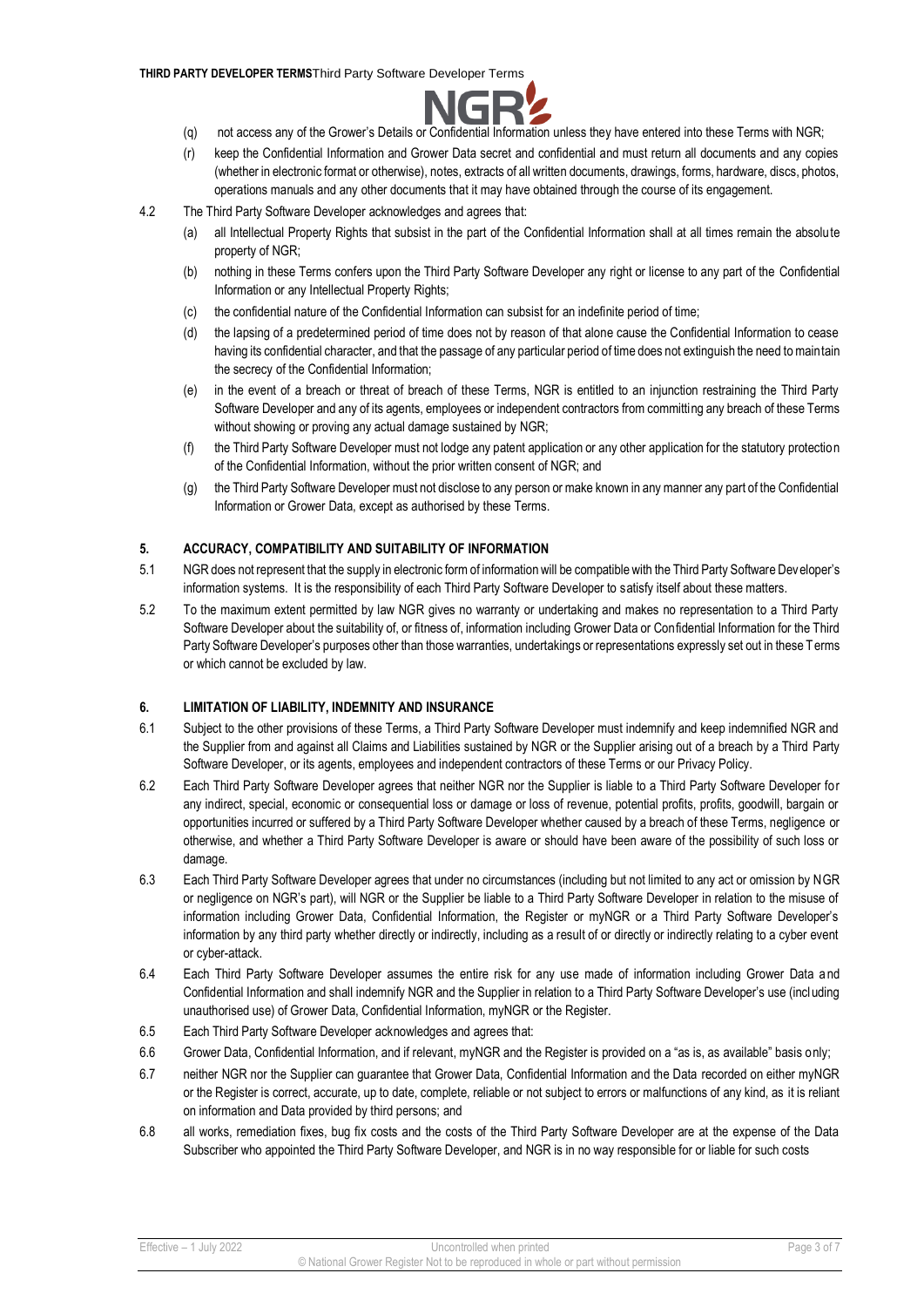

- 6.9 Each Third Party Software Developer agrees to indemnify NGR and the Supplier against any Claims or Liabilities arising out of a Third Party Software Developer's use (including unauthorised use) of or access to Grower Data, Confidential Information, the Register or myNGR, or the lawful exercise of NGR's rights pursuant to these Terms.
- 6.10 All obligations to indemnify NGR are continuing obligations separate and independent of other obligations, and survive the expiration or termination of these Terms or cancellation of the Third Party Software Developer's use of the Grower Data or Confidential Information.

# **7. TERMINATION**

- 7.1 NGR may terminate this agreement by immediate notice in writing to a Third Party Software Developer.
- 7.2 Upon termination of this agreement, the Third Party Software Developer must cease all use of Grower Data and Confidential Information and must return to NGR or destroy (as NGR directs in writing) all Confidential Information and Grower Data in the possession or under the control of the Third Party Software Developer.

### **8. FEES**

In the event that the Third Party Software Developer is not a Data Subscriber and otherwise accesses Grower Data, the Third Party Software Developer agrees that it must pay to NGR the Fees that a Third Party Software Developer would pay to NGR if it were a Data Subscriber, such Fees as set out in the Data Subscriber Terms or otherwise set by NGR from time to time.

## **9. GENERAL**

# 9.1 **Governing Law**

These Terms are governed by the law in force in Queensland.

A Third Party Software Developer submits to the non-exclusive jurisdiction of the Courts exercising jurisdiction in Queensland, and any Court that may hear appeals from any of those Courts, for any proceedings in connection with these Terms and Conditions, and waives any right a Third Party Software Developer might have to claim that those Courts are an inconvenient forum.

### 9.2 Costs

A Third Party Software Developer will bear its own expenses incurred in connection with:

- (a) the transactions that these Terms contemplate; and
- (b) any amendment to, or any consent, approval, waiver, release or discharge of or under, these Terms.

### 9.3 **Good Faith**

A Third Party Software Developer must do anything (including execute any Deed), and must ensure that its employees and agents do anything (including execute any Deed), that may reasonably be required to give full effect to these Terms.

# 9.4 **Waiver**

A right may be waived if in writing signed by the parties, and:

- (a) no other conduct of the party (including a failure to exercise, or delay in exercising, the right) operates as a waiver of the right or otherwise prevents the exercise of the right;
- (b) a waiver of a right on one or more occasions does not operate as a waiver of that right if it arises again; and
- (c) the exercise of a right does not prevent any further exercise of that right or of any other right.

# 9.5 **Entire Understanding**

These Terms contain the entire agreement between the parties about its subject matter. A Third Party Software Developer acknowledges that, except as is expressly stated in these Terms, a Third Party Software Developer has not relied on any representation, warranty, promise or undertaking of any kind by any person on NGR's behalf.

Any right that a party may have under these Terms is in addition to, and does not replace or limit, any other right that the party may have at law or in equity. Nothing in these Terms shall be deemed to be, or shall operate as, a waiver of any of our or the Operator's rights that may have accrued or which may exist prior to the commencement of these Terms.

Any provision of these Terms which is unenforceable or partly unenforceable is, where possible, to be severed to the extent necessary to make these Terms enforceable, unless this would materially change the intended effect of these Terms.

# 9.6 **Consent**

Where these Terms contemplate that a party may agree or consent to something (however it is described), the party may:

- (a) agree or consent, or not agree or consent, in its absolute discretion; or
- (b) agree or consent subject to conditions, unless these Terms expressly contemplate otherwise.

### 9.7 **Set Off**

A Third Party Software Developer may not set off any amount that is or may become owing to a Third Party Software Developer against any amount it owes NGR under these Terms.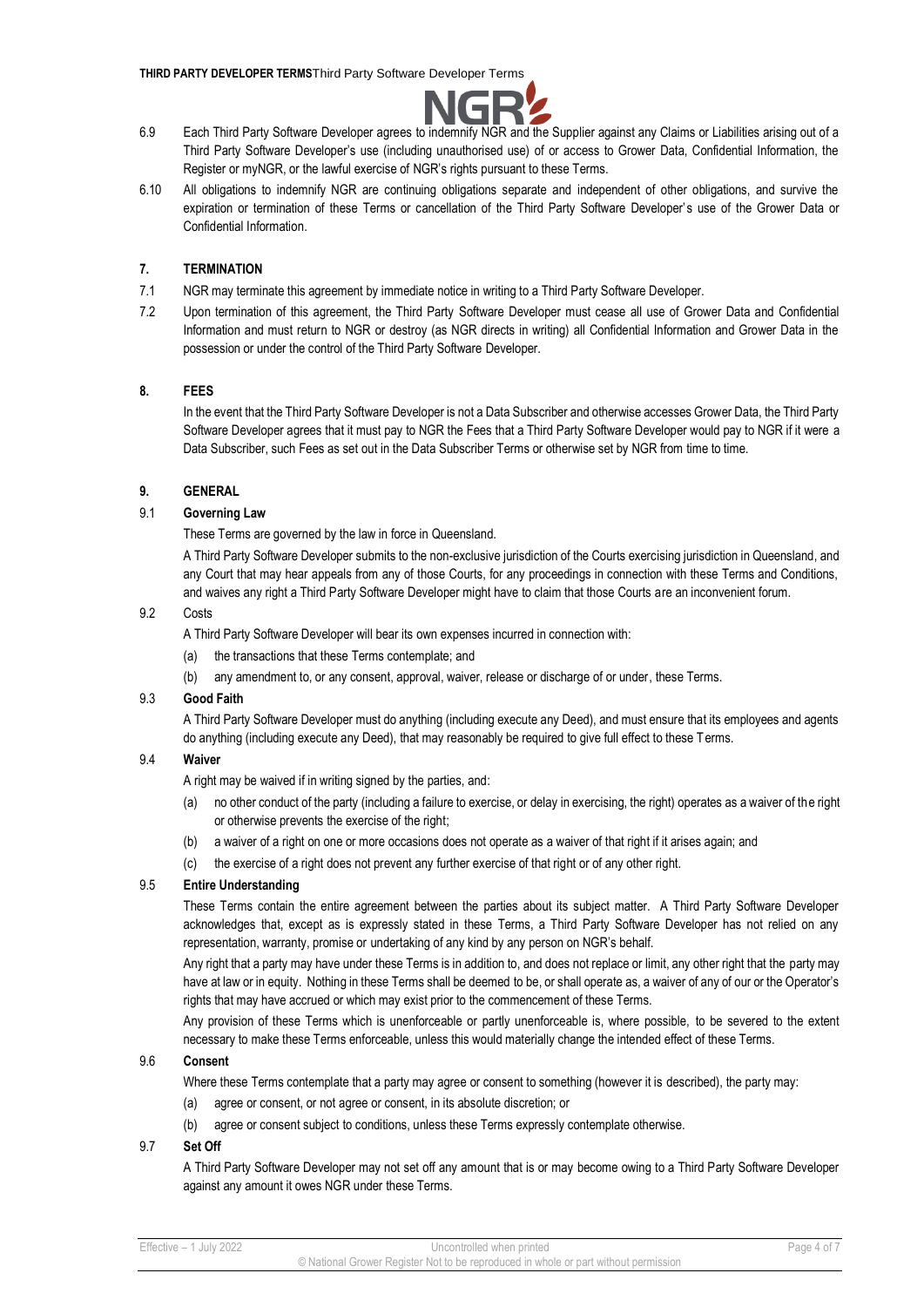

# 9.8 **No Merger**

Nothing in these Terms merges with any other judgment or other right or remedy that a party may hold at any time. Upon termination the antecedent rights of the party remain enforceable and will not merge on termination.

### 9.9 **Statutes**

Any legislation that adversely affects an obligation of a party, or the exercise by a party of a right or remedy, under or relating to these Terms is excluded to the full extent permitted by law.

# 9.10 **Inconsistency**

If these Terms are inconsistent with any other document or agreement between the parties, these Terms prevail to the extent of the inconsistency.

# 9.11 **Change of Law**

In the event that a change of law makes the performance by a party under these Terms unlawful, the parties agree to use their best endeavours to re-negotiate the terms of these Terms. If they cannot agree within sixty (60) days of the commencement of the relevant legislation, either party may terminate these Terms without prejudice to each party's accrued rights but otherwise without penalty.

### 9.12 **Force-Majeure**

A party will not be liable for any delay in or failure of performance caused by Force Majeure (except that delay in payment of money under these Terms is never excused by Force Majeure). In the event of a Force Majeure that causes delay in performance by more than sixty (60) days, either party may terminate these Terms without prejudice to each party's accrued rights but otherwise without penalty.

### 9.13 **Power of Attorney**

A Third Party Software Developer must not act on behalf of a party under a Power of Attorney without NGR's prior written consent, such consent not to be unreasonably withheld.

# 9.14 **Assignment and Delegation**

9.15 A Third Party Software Developer may not assign or delegate any of its rights or obligations under these Terms without NGR's written consent:

- (a) Any purported assignment and delegation in the absence of such consent shall be ineffective;
- (b) NGR may assign or delegate all of our rights and obligations under these Terms, fully or partially, by notice in writing to you.

### **10. DEFINITIONS**

In these Terms, unless the context otherwise requires:

**Applicatio**n means the software being developed by the Third Party Software Developer upon request and engagement by a Data Subscriber.

**Business Day** means a day which is not a Saturday, Sunday or public holiday in Toowoomba, Queensland.

**Claim** means, in relation to a person, any action, allegation, claim, demand, judgment, Liability, proceeding, remedy, right of action or right of set-off made against the person concerned however it arises whether:

- (a) it is present, unascertained, immediate, future or contingent;
- (b) it is based in contract, tort, statute or otherwise; or
- (c) it involves a third party or a party to this contract.

**Confidential Information** means all information whether stored or accessible only by electronic means or held in hard copy relating to the Register, myNGR (including my eDOCS) or NGR including the processes, equipment, techniques, Third Party Software Developers, Authorised Users and their Contact Details, Agreements, Grower Accounts, Authorised User Contact Details and arrangements and agreements with third parties, client information, Grower formulae, concepts or designs, trade secrets, computer programs, software and computer applications, works, inventions, discoveries, facts or data relating to the Register, myNGR or NGR, and including any information which the Third Party Software Developer or Authorised User becomes aware of by observation, deduction, reasoning, inspection and overhearing and including Intellectual Property Rights.

**Core Data** means the Grower Details and Authorised User Contact Details and may include certain Subscription Data as and when required to enable NGR to provide the Services.

**Data** means so much of the Core Data, Subscription Data or a combination of certain data fields of either Core Data or Subscription Data, and any other information which may be provided by NGR to a Third Party Software Developer or its Authorised User as part of NGR's Services and only in accordance with these Terms, the Grower & User Terms and the Privacy Policy.

#### **Data Subscriber** means: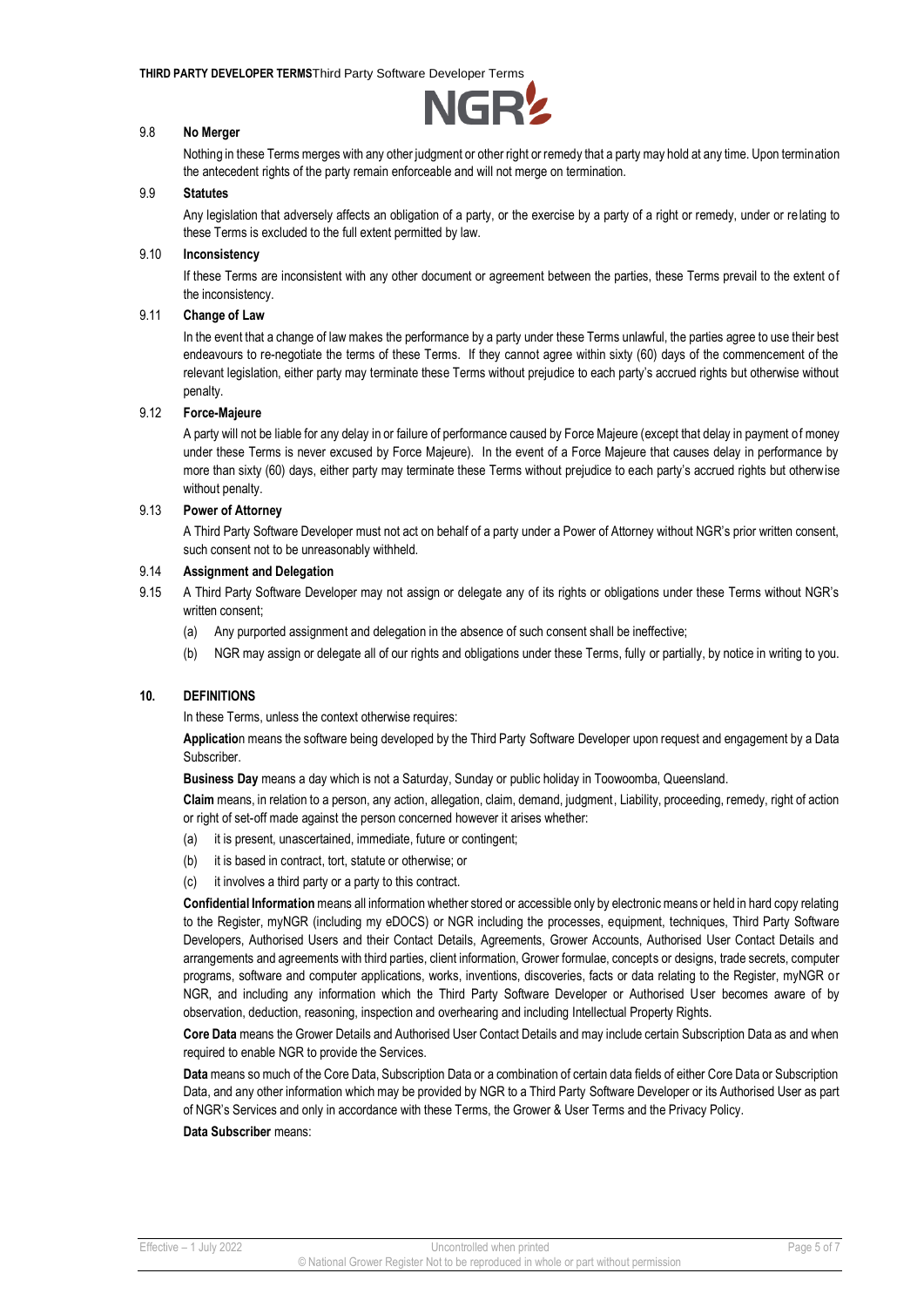

- (a) a person that holds from time to time a current Password to access certain Data on the Register and whose authority to access the Register has not subsequently been cancelled, suspended or whose access to the Register has not been denied for any reason;
- (b) our shareholders and their Associated Entities (including their successors and assigns); and
- (c) includes a Buyer or End User of a Data Subscriber's Growers.

**Data Subscriber's Growers** means Growers on whom a Data Subscriber is Listed on the Register and whom the Data Subscriber can demonstrate to our reasonable satisfaction have either:

- (a) delivered Agricultural Product to the Data Subscriber, or sold or contracted to sell Agricultural Product to the Data Subscriber; or
- (b) purchased or contracted to purchase Agricultural Product from the Data Subscriber.

**Device** means a physical device used with Electronic Equipment to access a Data Subscriber Account.

**Electronic Equipment** includes a computer, tablet, electronic device, telephone and mobile phone.

**Fees** has the same meaning and effect as that Term is defined in the Data Subscriber Terms.

G**rower** means:

- (a) an individual producer of Grain, Agricultural Product or other Commodity;
- (b) a Partnership or other entity associated for the purpose of producing and selling Grain or other Agricultural Product or other Commodity;
- (c) a Trader of Agricultural Product which delivers Agricultural Product to a bulk handling facility or which purchases or sells warehoused Agricultural Product;
- (d) any Primary Producer involved in Primary Production;
- (e) any other person or has authority to act for a Grower or who is validly associated with a Grower or a Grower's Account.

**Grower Data** means the Core Data and if subscribed to by a Data Subscriber the Subscription Data of a Grower.

## **Grower Details** means in respect of each Grower:

- (a) the names of the persons or trading entities that are Payees in respect of the Grower Account;
- (b) the Primary User Contact Details and User Contact Details for Users in respect of that Payee;
- (c) the address, GPS coordinates and location by State and, in the case of South Australian properties, (hundred), of the main grain or Agricultural Product producing property contributing grain or Agricultural Product to be sold using the NGR Card;
- (d) the percentage split of payments to go to each of the Payees;
- (e) the preferred method of payment (cheque or direct credit);
- (f) the bank BSB, account number and account name of each of the Payees;
- (g) the Australian Business Number of the business or trading entity (if provided);
- (h) the GST status of the Payees,

and any other information that NGR may collect from a Payee or Grower and provide to a Data Subscriber or their Authorised Users from time to time.

**Grower Registration Number** means a form of identification issued by NGR to a Grower Account carrying a unique Register identification number.

**Intellectual Property Rights** means all intellectual property rights throughout the world, whether registered, unregistered or unregistrable, in and relating to the Register, myNGR and NGR including all names, copyright, patents, trademarks, service marks, trade names, designs, confidential information, trade secrets, know how, data and databases, circuit layout rights, systems, domain names, email addresses, post office box numbers, telephone numbers and facsimile numbers of NGR or myNGR.

**Liability m**eans a debt, liability or Obligation, whether:

- (a) actual, contingent or prospective;
- (b) present or future;
- (c) qualified or unqualified; or
- (d) incurred jointly or severally with any other person.

**myNGR** means the internet based software application established by NGR for use by you, located at www.ngr.com.au and which contains the Grower Data and the Data Subscriber Account and which forms part of the Register.

**NGR** means National Grower Register Pty Ltd.

**Obligation** means any obligation, commitment, liability, covenant, undertaking or duty whether arising by operation of law, in equity or by statute and whether expressed or implied.

**Privacy Laws** means the *Privacy Act 1988* (Cth) and any other legislation, principles, industry codes and policies relating to the collection, use, disclosure, storage or granting of access rights to the Grower Details and Authorised User Contact Details.